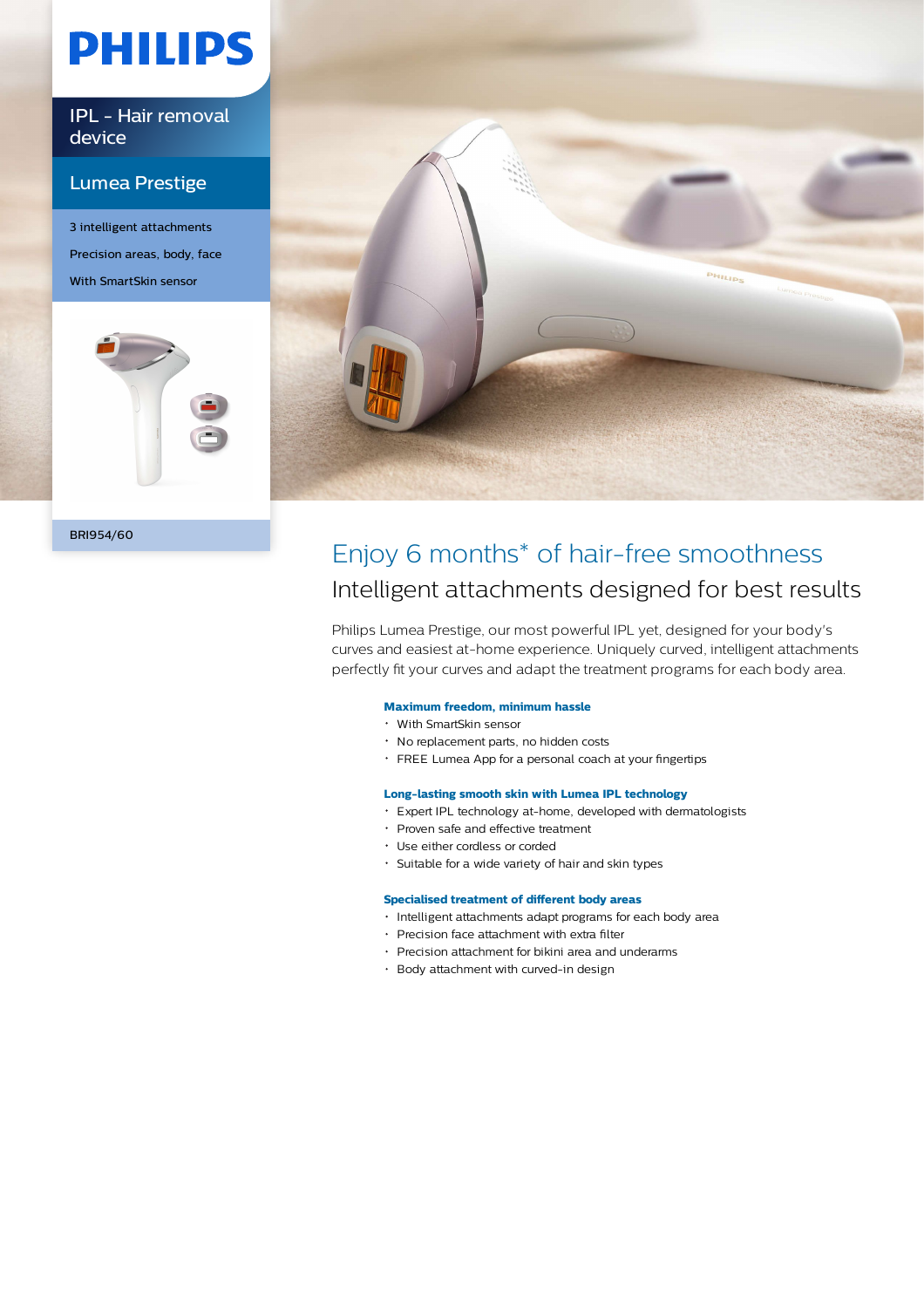## **Highlights**

#### **Lumea prevents hair regrowth\***



IPL stands for Intense Pulsed Light. Philips Lumea applies gentle pulses of light to the hair root, putting the follicle into a resting phase. As a consequence, the amount of hair your body grows gradually decreases. Repeating the treatment leaves your skin beautifully hair free and touchably smooth. Treatment to prevent hair regrowth is safe and gentle, even on sensitive areas. Philips Lumea is clinically tested and developed with dermatologists for easy and effective treatment, from the comfort of your own home.

#### **Proven effectiveness**



Objective studies show up to 92% hair reduction in as little as 3 treatments\*\*. The first 4 treatments must be carried out every 2 weeks, after which you should already be able to see the desired results. To maintain your results, simply touch up every 4 weeks. After just 8 touch up treatments you can be hair-free for 6 months\* To enlarge this picture, please click on the image in the image gallery at the top of this page.

#### **Suitable hair and skin types**



Philips Lumea Prestige works effectively, easily and safely on a wide variety of hair and skin types. It works on naturally dark blonde,

brown and black colored hairs and on skin tones from very white to dark brown. As with other IPL based treatments, Philips Lumea cannot be used to treat white / grey, light blonde or red hair and is not suitable for very dark skin. This is due to the high contrast required between the pigment in hair color and pigment in the skin tone.

#### **Treatment of body areas**



Your body is unique. And its skin, curves and contours should be treated uniquely too. Lumea's total-body attachments are shaped to perfectly fit every curve, and will adapt programs tailored to each body area. Treatment windows are designed to maximize contact with your skin to ensure light doesn't escape. enabling effective and gentle treatments even on delicate or sensitive areas.

#### **Face attachment**



The face attachment has been thoughtfully designed to have a small, flat 2 cm2 window so you can effectively and gently treat hair on your face. Ideal for your upper lip, chin or jawline, the attachment also has an extra filter integrated within. When added to the device, the intelligent attachment automatically adapts the light treatment for your face. 84% of women satisfied with hair reduction on face\*\*\*\*.

#### **Precision attachment**



The intelligent precision attachment is medium-sized with a 3 cm2 window for precise coverage of bikini and underarm areas. The curved design closely follows your body's contours for maximum skin contact. When the attachment is clicked on to the device it adapts a tailored program for these body areas.

#### **Body attachment**



The intelligent body attachment has our largest treatment window at 4.1 cm2 so it's perfect for a fast treatment on larger body areas like legs, arms and stomach. The curvedin design closely follows your body's contours for maximum skin contact. Click on the attachment it adapts a tailored program specifically for your body area. 83% of women satisifed with hair reduction on legs\*\*\*\*.

#### **SmartSkin sensor**



Philips Lumea Prestige has 5 energy settings and makes it easy for you to choose one thanks to the SmartSkin sensor. The SmartSkin sensor indicates the most comfortable setting for women with a similar skin tone to yours.